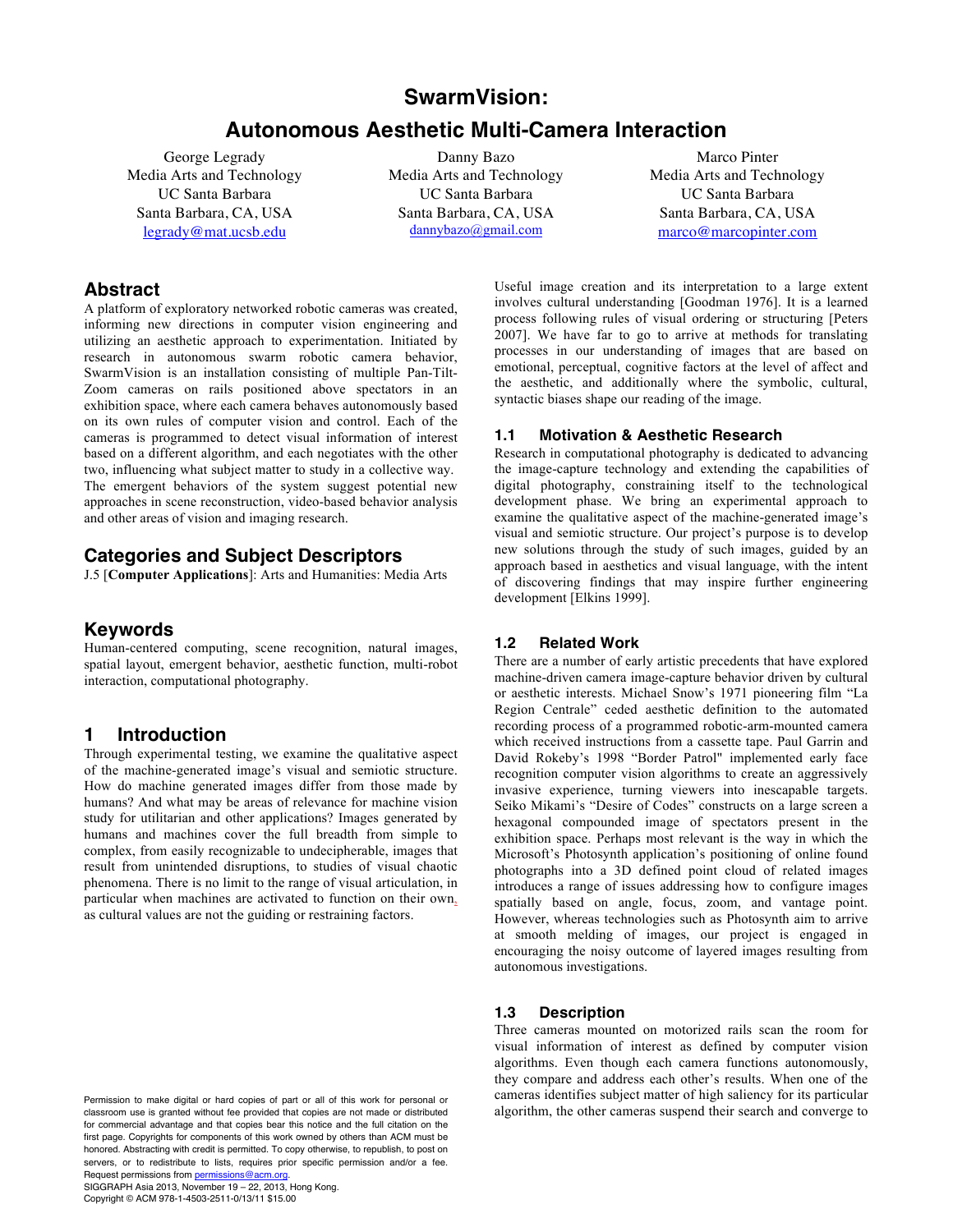examine the identified subject of interest from their different angles.

In the installation, four visualizations are featured on two screens/projections. The first screen features what each of the three cameras "see" - a depiction of what their vision algorithms are currently processing. The second screen shows an overview in a 3D reconstruction of the environment featuring a live video stream of the location of the cameras, and of the images they generate. Each camera continuously produces 10 still frames per second, and fills the 3D space with up to a hundred images per camera resulting in a volumetric form of layered stacked photographs that continuously changes as images fade away. The images' sizes and locations are determined by the locations and poses of the cameras, as well as their focal planes and focus locations at a given moment. The  $4<sup>th</sup>$  visualization features the sum of activities situating all generated images and the three camera locations within a reduced virtual 3D spatial reconstruction of the exhibition space.

In the exhibition setting, visual segments of spectators who enter the viewing space populate the images, leaving an imprint of their presence that is later erased as the images sequentially fade away. On the two screens, viewers can perceive both individual camera behaviors (microcosmic) and their relationships to each other (macrocosmic) through communication. The project explores the transformative condition of the photographic process as it transitions from a still image to one that is reified within physical space.



**Figure 1:** *Image created by an autonomous swarm consisting of three robotic cameras. The cameras each seek out features of interest using separate computer vision algorithms, and together they generate a spatially reconstructed representation of their visual environment. Image © George Legrady.*

## **2 Technical Description**

### **2.1 Hardware**

### *2.1.1 PTZ Ethernet Cameras*

SwarmVision's three cameras are commercial IP cameras of the type typically used for security applications. They have sufficient range of motion to cover approximately a hemisphere with their camera's view. Their video images are sent to the computer through ethernet as streaming videos, and control commands are sent from the computer via serial communication.

#### *2.1.2 Motorized Rails*

The custom-built, belt-driven rails are driven by a DC motor with a built-in rotary encoder, and are controlled by an Arduino with a motor controller board. Software on the Arduino includes a proportional-integral-derivative controller with gain scheduling that communicates with the computer using serial protocol. The rails have a range of motion of approximately six feet.

### **2.2 Software**

#### *2.2.1 Computer Vision*

Each robot has a built-in computer vision algorithm based on either: a contrast-detecting Pyramid of Gaussians distance in pixel space, a straight-line-detecting Hough line filter, or a saturatedpixel detector (These three particular filters were chosen for their diversity--the swarm system has many common feature detectors available for potential use.)

The computer vision algorithms each process incoming video frames and determine the locations of features of interest. The sub-region within the image with the largest concentration of detected features is found. The center of this sub-region is then designated the target gaze location and used in the camera control computations.

#### *2.2.2 Control of Camera PTZ*

For each robot, given a target location in its current video frame, along with its own position along the rail and pan/tilt/zoom state, a movement command is calculated such that the robot's gaze will center on the target gaze location. In this way, the robot will proceed to "seek out" features in the space.

Zoom control follows a maximization scheme as well. The robots adjust their zoom level between maximum wide-angle and maximum telephoto in increments. As they adjust their zoom level, the number of features found in the space is compared from moment to moment. The robots attempt to maximize this number, and move towards gradually achieving a zoom level that results in a large number of detected features.

Together, these control mechanisms turn visual features in the room into attractors for the gaze of the robots.

### *2.2.3 Control of Rail Movement*

A rotary quadrature encoder allows for centimeter-precision in camera position at speeds over one meter per second. Control of the motor speed is handled by a custom Proportional-Integral-Derivative (PID) controller. The PID controller uses gain scheduling to vary the proportional feedback constant in order to achieve very fast convergence to incoming position commands.

Commands from the main computer drive the robots in the direction of their gaze. They dolly towards the subject of their attention in order to improve resolution of their image, if possible.

#### *2.2.4 Communication Between Cameras*

Over time, the robots converge on and explore the features of regions of high visual saliency in the environment together. This is enabled by a simple target acquisition and communication protocol. When a robot detects a local maximum in the saliency of its visual environment (indicated by repeated zero-crossings in the derivative of its saliency-driven zoom level), it tells the other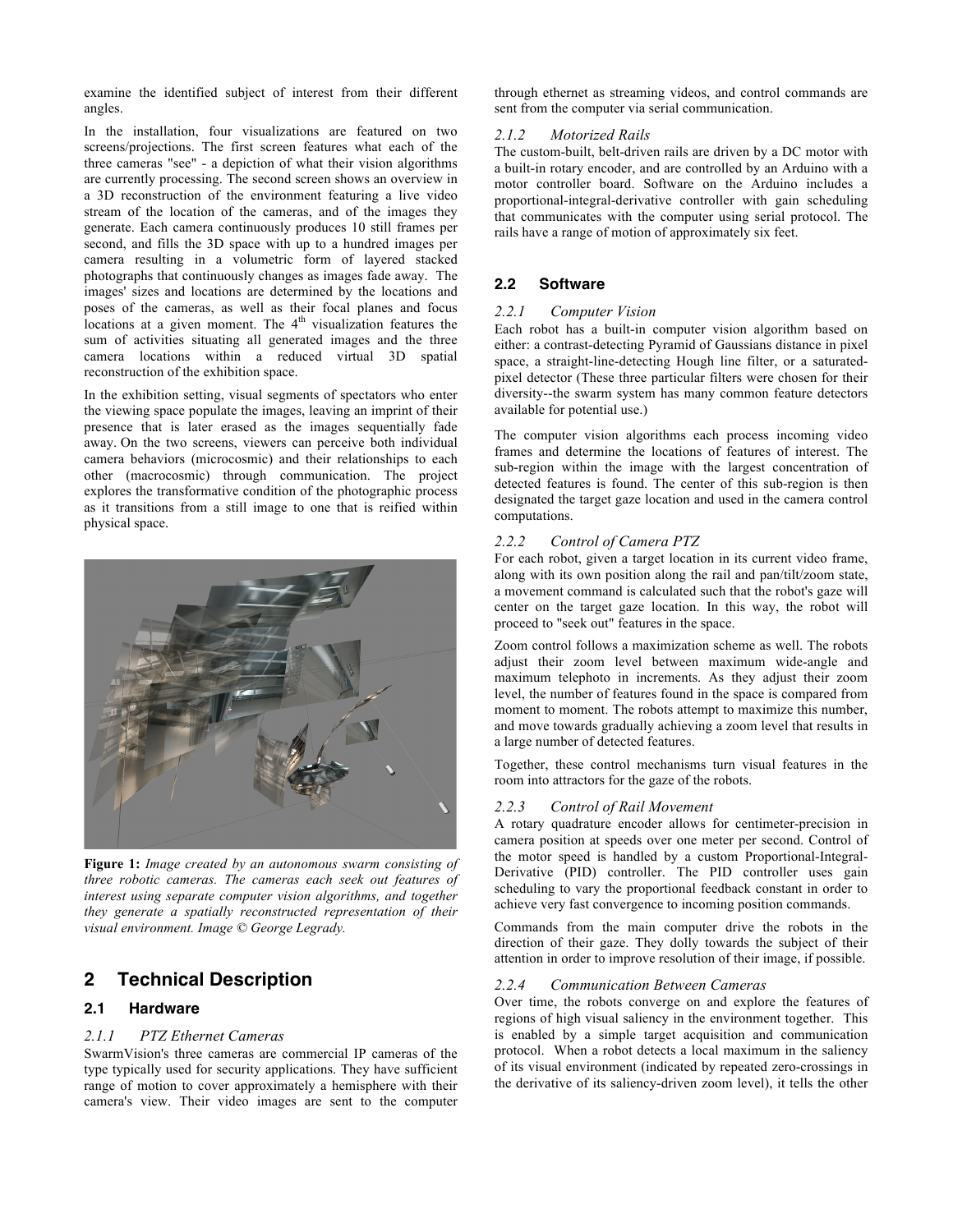robots the location of its current gaze. All robots then converge on that location and proceed with their saliency-driven behavior.

#### *2.2.5 Visualizations*

Two visualizations display the information gathered by the robots. In the first visualization, a three-part screen shows the live stream from each robot's video camera. The three images have been processed by each robot's computer vision algorithm, and so each one highlights a different set of features in the visual environment.

The second visualization is a real-time, 3-D computer generated environment representing the installation space. Within this virtual environment, the robots' video streams are placed into space at a location determined by the robots' poses, focal planes, and zoom levels. The individual images making up the video streams are thus distributed throughout in the room, in their actual locations as "perceived" by the robots. The result is a constantlyevolving, fragmented visual database of the installation environment, incorporating the objects and people present within it.



**Figure 2:** *A close-up taken during development showing a robotic camera in the foreground and the motor driving the rail in the background.*

# **3 Discussion**

## **3.1 Platform Development**

The platform layout is flexible and has been tested in different configurations. Figure 4 illustrates one possible configuration, where all camera rails are horizontal and near the ceiling, looking down upon the subjects of the scene. Rails can also be positioned on the diagonal along a wall. Custom motor controls were developed to allow arbitrary angles and to compensate for the gravity on the camera. These varying configurations create visual interest for viewers in the space, and increase the potential angles of view for the system. The system has been accepted for installation at multiple international venues during summer and fall 2013. The ongoing research follows simultaneous tracks of engineering investigation and artistic exploration, with the guiding premise that artistic and aesthetic approaches to scene analysis can yield unexpected directions into computer vision and graphics research.

## **3.2 Engineering Approach**

It was found that the key variables in creating and evaluating emergent behaviors of the system include:

- Types and variability of computer vision techniques in evaluating features of interest;
- Methods of control and communication between the camera agents; and
- Visualization of the resultant imaging on the screen/projection.

Early work with the platform led to exploration in the construction of a "reference image" by all three robot cameras. An image was input into the system, e.g. a drawing or a photograph, and the three cameras worked cooperatively to find subjects in the viewing field with features that matched those of the reference image, such that when the cameras' three live images were merged, there would be a clear match to the reference image. This early exploration was useful in providing an initial and defined set of goals for the robots, with a (qualitative) measure of evaluating success. This investigation was shelved for potential future refinement, but was important in informing the ongoing development of the system. It was determined that a more openended exploration by the robots could yield a higher chance of success in allowing interesting behaviors to emerge.

The visualization also evolved over the research period with the system. The current implementation displays a non-literal 3D reconstruction of the space, where the details and emphasis are based on the content of the subject versus simply the literal spatial layout of the room. Unexpected patterns emerge naturally in the three-dimensional representation. The ongoing work suggests that this type of content-influenced spatial visualization may provide, to humans studying the system, a more intuitive understanding of the scene analysis. This may suggest new approaches in the exploration of computer vision problems such as, for example:

- Human behavior analysis (through multi-camera communication),
- Conventional 3D scene reconstruction.

Finally, studying the impact on humans interacting in the space yielded unexpected results. Viewers watching the cameras became instantly aware that the robots were studying and analyzing the scene. Looking at the large lens of a camera, a viewer would know exactly where in the room a robot was "looking." Just as humans are drawn to look at an area of space indicated by the direction of gaze of another human, so were viewers drawn to look where the robots were watching. Viewers in the space also desired attention from the robots, and would often move in front of the camera eye, and experience satisfaction when having been designated a subject of interest. Further, during moments when the robot cameras appeared to be looking at each other, viewers experienced a sense of non-verbal communication between those autonomous agents.

## **3.3 Artistic Approach**

Machine learning methods based on human approaches to compositional framing can be significantly enhanced by methods from the field of fine arts photography, as those trained in visual language are able to recognize high-level visual characteristics and relationships in images and paintings that may go unnoticed to an untrained eye. A skilled photographer or visual artist mentally assembles or dissects complex images based on an understanding of the syntax of visual language. Acquired through